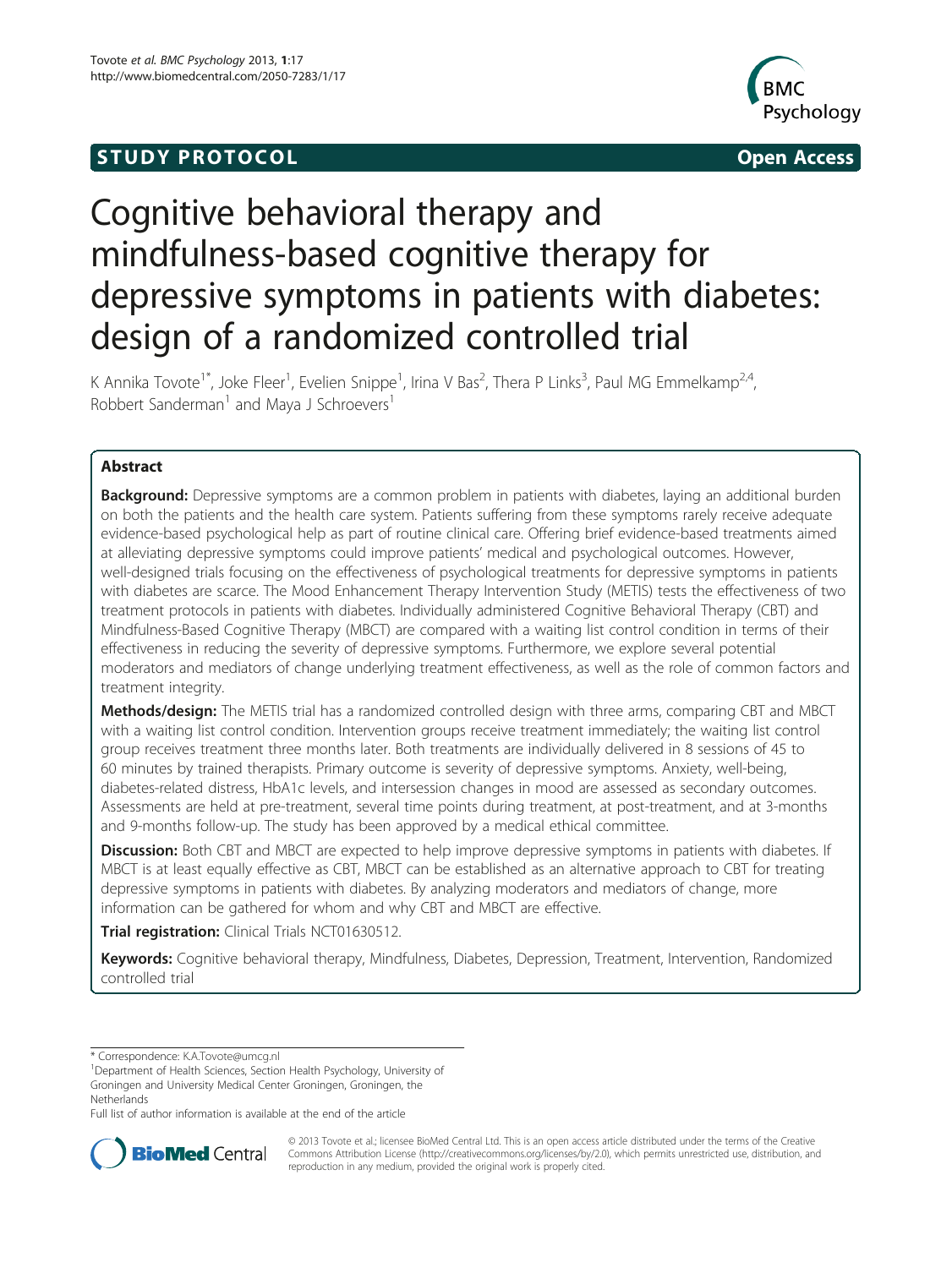# Background

Depression is a common comorbidity of diabetes, negatively affecting adherence to medication, dietary and exercise recommendations, and patients' medical outcomes (Ciechanowski et al., [2000;](#page-8-0) Ciechanowski et al., [2003\)](#page-8-0). Psychological therapies can be considered as the treatment of choice for depression in somatic patient populations, as they do not interfere with medical treatment regimes, have no physical side-effects, and are often preferred by patients in comparison to antidepressant drugs (Dwight-Johnson et al., [2000](#page-8-0); Lustman & Clouse [2002](#page-8-0)). Additionally, one of the important advantages of a psychological approach over a pharmacological approach to treat depression is that psychological therapies provide patients with tools which enable them to cope with future symptoms of depression, and thereby may reduce the risk of relapse of this highly recurrent disorder. Although there is evidence from systematic reviews and meta-analyses for the efficacy of psychological treatment for depression in patients with diabetes in general (Baumeister et al., [2012;](#page-8-0) van der Feltz-Cornelis et al., [2010\)](#page-9-0), little is known about which specific types of psychological intervention are effective.

The most commonly used and recommended type of psychotherapeutic intervention for depression is Cognitive Behavioral Therapy (CBT), a short-term intervention focusing on behavioral activation and changing negative thoughts. In a recent meta-analysis on the effectiveness of CBT for depression in patients with a diversity of somatic diseases (including diabetes), CBT was found to significantly reduce depressive symptoms compared to control conditions (Beltman et al., [2010\)](#page-8-0). Specifically in patients with diabetes, only four randomized controlled trials have been conducted so far to test the effectiveness of CBT in treating depression. All four RCTs have found that CBT is effective in reducing depressive symptoms (Lamers et al., [2010](#page-8-0); Lustman et al., [1998;](#page-8-0) Penckofer et al., [2012;](#page-9-0) van Bastelaar et al., [2011\)](#page-9-0).

In the past decades, another type of cognitive therapy, namely Mindfulness-Based Cognitive Therapy (MBCT) has become increasingly popular, both in clinical practice and research. MBCT integrates CBT with mindfulness. The concept mindfulness has been defined as "paying attention in a particular way: on purpose, in the present moment, and nonjudgmentally" (Kabat-Zinn [2003\)](#page-8-0). Mindfulnessbased interventions involve practicing this form of attentiveness, or awareness, both in formal exercises (like meditation and yoga) and in informal exercises in daily life.

CBT and MBCT both encourage awareness of thoughts and feelings and to adequately regulate them, yet they differ in how to learn to adjust to such experiences. In CBT the main components are behavioral activation and critically challenging and replacing the content of negative thoughts, while the main component in MBCT is to learn to relate differently to thoughts and feelings, in a nonjudgmental and accepting way, merely observing them as they come and go. MBCT has been designed as a method to prevent recurrence of depression in patients with prior history of depressive disorder (Segal et al., [2002](#page-9-0)), yet, there is increasing evidence that MBCT is also effective in the treatment of current depressive symptoms (Hofmann et al., [2010\)](#page-8-0). Among patients with diabetes, only five studies (two observational trials and three randomized controlled trials) have been conducted so far testing the effectiveness of mindfulness-based interventions, showing decreases in psychological distress (Hartmann et al., [2012](#page-8-0); Rosenzweig et al., [2007](#page-9-0); Schroevers et al., [2013](#page-9-0); van Son et al., [2013](#page-9-0); Young et al., [2009\)](#page-9-0). A recent randomized controlled trial investigating the effect of MBCT for patients with diabetes found a greater reduction of depressive symptoms in the mindfulness group compared to the waiting list control condition (van Son et al., [2013\)](#page-9-0). Taken the positive effects of MBCT into account, it is now strongly advocated to use a more rigorous design to test its effects, namely by including not only a control group (such as treatment-as-usual or waiting list control), but also an active evidence-based treatment condition, like CBT (Hofmann et al., [2010](#page-8-0)). To date only a few small trials have directly compared CBT and MBCT as two active treatments (Manicavasagar et al., [2012;](#page-9-0) Zautra et al., [2008\)](#page-9-0). None of them have been conducted in a diabetic population with depressive symptoms.

#### Current study

The present Mood Enhancement Therapy Intervention Study (METIS) aims to study the effectiveness of CBT and MBCT in relation to a control condition. Taking into account the limited number of RCTs and thus limited empirical evidence for the effectiveness of CBT and MBCT for depressive symptoms in patients with diabetes, we believe that it is important to compare both interventions to a control condition. By examining both CBT and MBCT in one trial, our research not only enables the study of their differential effectiveness but it also provides the opportunity to clarify the mechanisms whereby CBT and MBCT are efficacious and to identify for whom each treatment is likely to be most beneficial. Therefore, we explore the role of several mediators, moderators, common factors, and treatment integrity in treatment outcomes, which will be described in more detail in the following part.

Our primary interest is the examination of effects of CBT and MBCT on depressive symptoms in patients with diabetes. In order to study possible effects of a wider range of outcomes, anxiety, well-being, diabetes-related distress, and intersession changes in mood are assessed as secondary outcomes. In addition to investigating secondary effects of CBT and MBCT on these psychological outcomes, we assess effects on the medical outcome HbA1c. Previous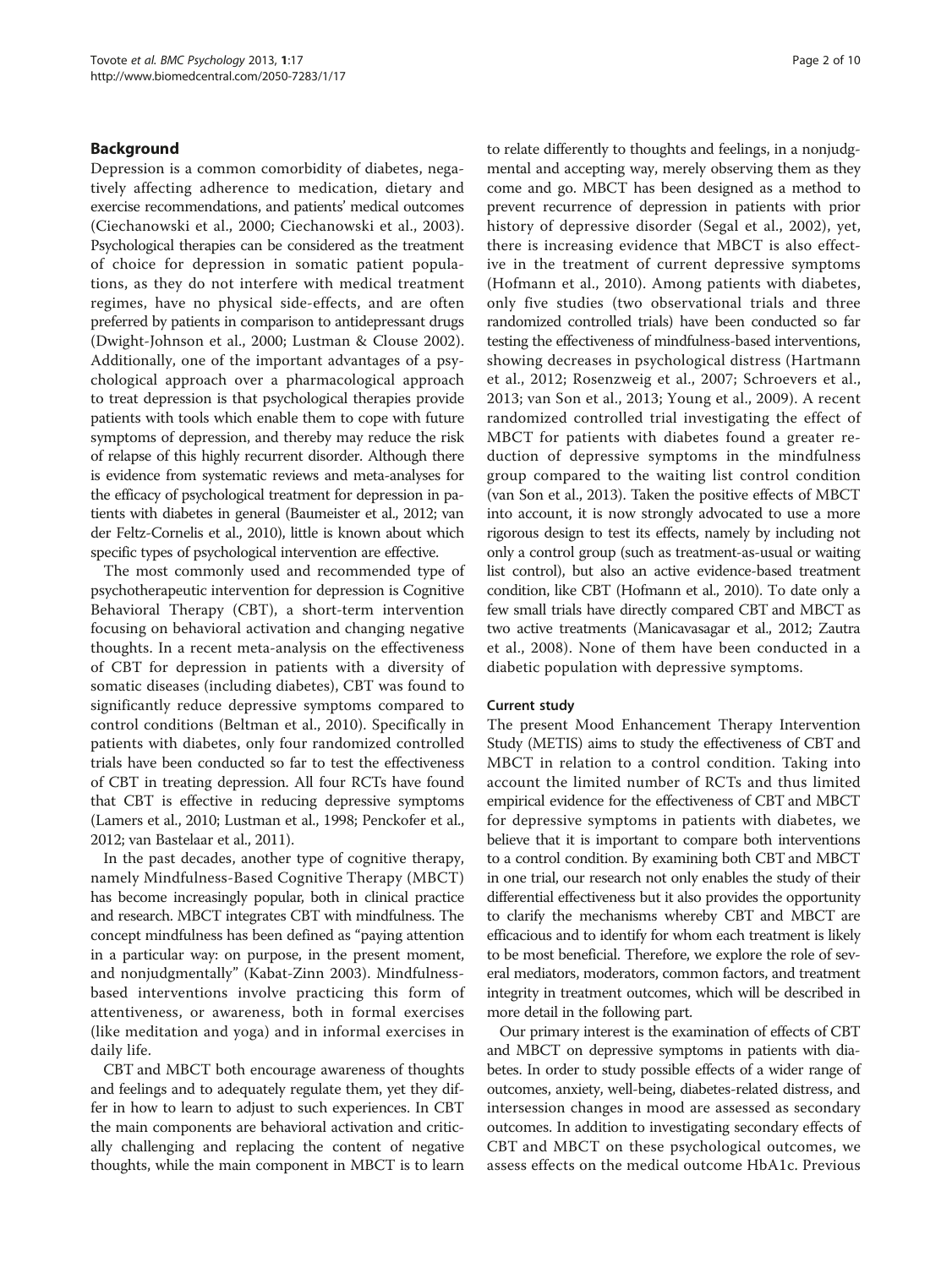studies are inconsistent regarding whether depression treatment also leads to an improvement in diabetes self-management and subsequent glycemic control (Detweiler-Bedell et al., [2008\)](#page-8-0). Two recent RCTs on CBT and MBCT for depression in patients with diabetes found that glycemic control did not improve after psychological treatment (van Bastelaar et al., [2011;](#page-9-0) van Son et al., [2013](#page-9-0)) To further clarify this important topic, glycemic control as indicated by HbA1c levels is included as an exploratory secondary outcome.

In this study, both interventions are administered individually in eight face-to-face sessions. Individual CBT for depression has already proven to be effective in persons with a somatic disease, even more than group delivery of CBT (Beltman et al., [2010](#page-8-0)). In contrast, MBCT is usually delivered and tested in a group setting. Such a group setting may be supportive (Griffiths et al., [2009\)](#page-8-0). However, it has also been indicated that a large group of people prefers individual over group delivery of MBCT (Lau et al., [2012](#page-8-0)) and that some people participating in a group mindfulnessbased intervention found group sharing frustrating and not beneficial (Griffiths et al., [2009\)](#page-8-0). Moreover, it may not always be possible to offer a group program, especially in hospital settings. Group interventions require that all patients are able to come at a common time and patients may have to wait quite a while until a sufficient number of group participants is available. For these reasons, we undertook the challenge to adapt the standardized treatment protocol of group MBCT for individual therapy. A pilot study that investigated the feasibility and acceptability of individual MBCT for people with diabetes and comorbid psychological distress found that most patients were satisfied with the treatment and considered it as helpful. Moreover, MBCT led to reductions in depressive symptoms and diabetes related distress (Schroevers et al., [2013\)](#page-9-0).

# Mediators

Only recently, research has started to examine why and how MBCT may work in reducing psychological symptoms, by studying underlying mechanisms of change. This research is still in its infancy, especially compared to CBT for which more evidence is available regarding its mediators of effects. Moreover, little is known about the extent to which mechanisms of change are unique or possibly overlapping between CBT and MBCT (Driessen & Hollon, [2010](#page-8-0); Shapiro et al., [2006](#page-9-0)). In order to fill this gap and address this fundamental issue, we investigate mediators of CBT and MBCT and make comparisons among both treatments. Based on previous empirical studies as well as the treatment components and theories underlying CBT and MBCT, three groups of mediators are selected: mediators specific for CBT (e.g., behavioral activation and cognitive reappraisal), mediators specific for MBCT (e.g., mindfulness and self-compassion), and mediators assumed to play a role in both treatments (e.g., overidentification).

#### **Moderators**

Currently, there is also a lack of information regarding factors that may moderate the effectiveness of treatment. Such information is of clinical importance as it may indicate groups of persons likely or not to benefit from treatment. In order to examine for whom CBT and MBCT are (not) effective, several moderators are examined in the current study. First, we examine the moderating role of baseline psychological factors, including demographic and personality trait factors (i.e. neuroticism, attachment style) (see Bagby et al., [2008](#page-8-0); Cordon et al., [2009;](#page-8-0) McBride et al., [2006](#page-9-0)) and history of depression, as the latter has been found to play a moderating role in previous MBCT studies (Segal et al., [2002\)](#page-9-0). Second, we explore baseline medical and biological moderating factors. We examine the influence of diabetes specific characteristics (i.e. type and duration of diabetes, diabetes complications, and previous hospital admissions due to severe hypoglycemia) and degradation of tryptophan on treatment outcome. Tryptophan serves as a precursor for serotonin and plays an important role in depression (Russo et al., [2009\)](#page-9-0). Functioning as a natural antidepressant, tryptophan could therefore influence treatment outcome (Thomson, [1982](#page-9-0)).

#### Common factors

Common factors that are shared by different treatment modalities such as the therapeutic alliance and patients' treatment expectancies, have been shown to predict positive change in psychotherapy (Martin et al., [2000](#page-9-0); Noble et al., [2001](#page-9-0)). Yet, the role of these factors on treatment outcome has hardly been studied in MBCT. We therefore study the associations between the alliance, expectancies and subsequent change in depressive symptoms among the two treatment conditions.

#### Treatment integrity

It has been firmly recommended to measure treatment integrity in randomized controlled trials to be able to draw valid conclusions on the treatment effects (e.g. Moncher & Prinz, [1991;](#page-9-0) Perepletchikova et al., [2007\)](#page-9-0). Treatment integrity refers to whether the intervention was implemented as intended (Kazdin & Nock, [2003](#page-8-0)). Two aspects of treatment integrity are investigated: the extent to which therapists adhere to procedures described in the protocol (treatment adherence) and whether CBT and MBCT differ in the intended manner (treatment differentiation) (Waltz et al., [1993](#page-9-0)).

Homework assignments are a central component of CBT and MBCT. Research has shown that compliance to homework assignments positively predicts treatment outcome in CBT (Kazantzis et al., [2000](#page-8-0)). Furthermore,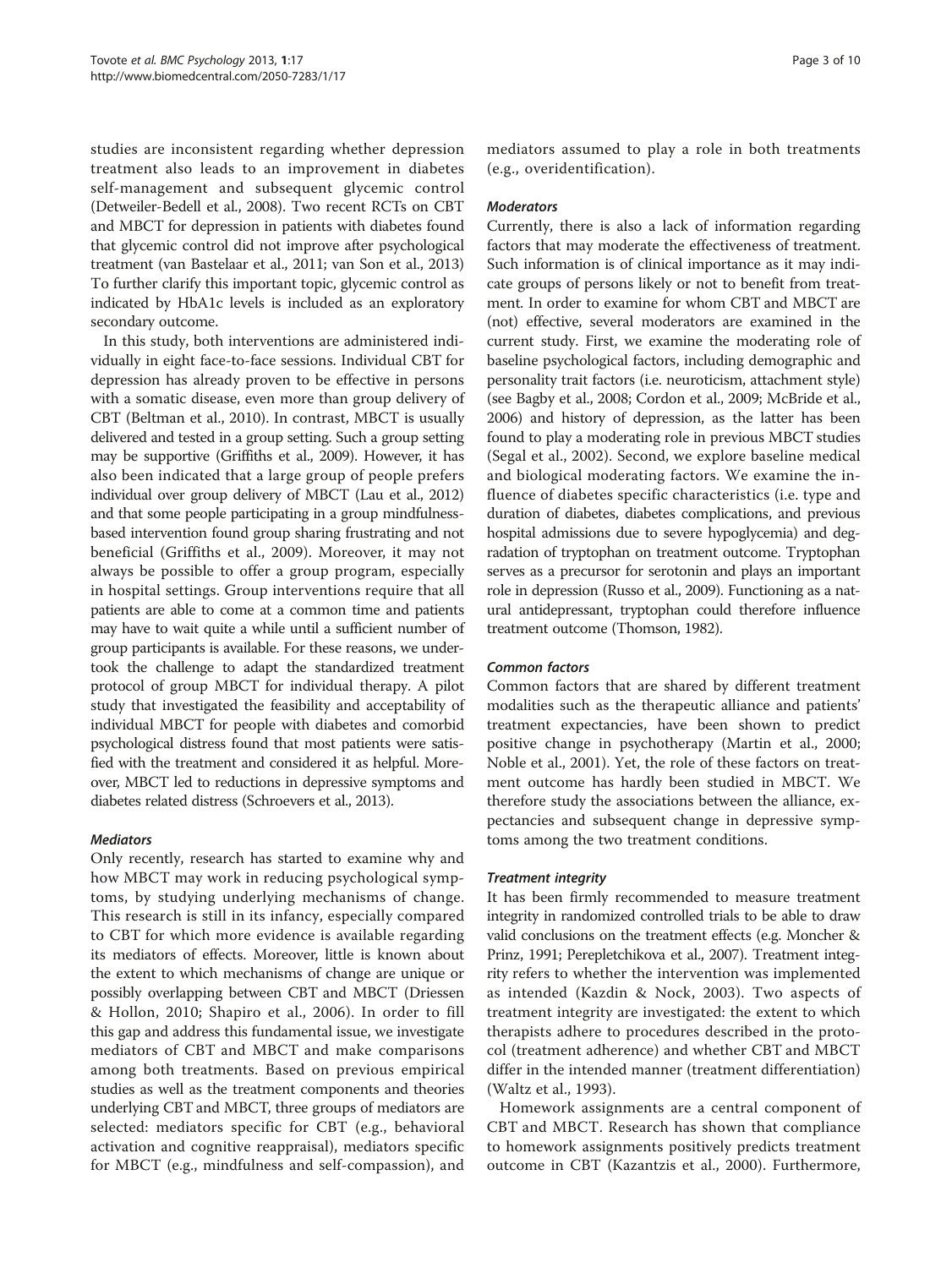homework compliance may explain the associations between common factors and depressive symptom change (e.g. Westra et al., [2007](#page-9-0)). In the present study, we examine patients' compliance to homework as well.

#### Study aim and hypotheses

The primary objective of this study is to assess immediate and long-term effects of CBT and MBCT in reducing depressive symptoms in patients with diabetes. We hypothesize that both active treatments are more effective than a waiting list control condition in reducing depressive symptoms. We do not expect CBT or MBCT to be superior over the other. Secondary objectives are to examine potential factors that mediate and moderate treatment effects of MBCT and CBT, as an effort to gain more clarity on why and for whom CBT and MBCT are (not) effective. In addition, we aim to investigate the associations between common factors, treatment integrity, and depressive symptom improvement.

# Methods/design

#### Study design

The present study is a multi-center, randomized controlled trial (RCT). Participants are assigned to MBCT, CBT, or a waiting list control condition. Patients allocated to the control group are randomized for the second time and receive one of the two treatments three months later. The choice for a waiting list as a control condition is based on ethical reasons, as patients are screened and all had elevated levels of depressive symptoms. This is also the reason why we chose a waiting period of no longer than three months. Treatment effects are monitored over a period of one year from baseline. This study is conducted in accordance with the principles of the Declaration of Helsinki (version 2008) and the Medical Research Involving Human Subjects Act (WMO) and is approved by the Medical Ethical Committee of the University Medical Center Groningen (UMCG).

# Recruitment and screening procedure

Figure [1](#page-4-0) illustrates participant recruitment and flow through the study. Patients who are currently receiving medical treatment at one of the participating hospitals for their diabetes are routinely screened for depressive symptoms. They receive a letter from their diabetes outpatient clinic with a request to fill in a questionnaire concerning their mood (Beck Depression Inventory–II (BDI-II) and Well-being Index (WHO-5)), either online or in pen-and-paper version. Several hospitals, primarily in the Northern part of the Netherlands are approached to participate. At present, the University Medical Center Groningen, the Martini Hospital Groningen, the Medical Center Leeuwarden, and the Hospital Rivierenland Tiel have agreed to take part in the study. Patients are also

able to participate through self-referral. Patients, whose score on depressive symptoms on the BDI-II is  $\geq$  14, are invited to meet with one of the psychologists or research assistants involved in the study. Patients who fulfill the inclusion criteria and who give written informed consent for participation are included in the study.

#### Study population

Inclusion criteria are: diagnosed with type 1 or 2 diabetes at least three months prior to inclusion;  $\geq 18$  and  $\leq 70$  years of age; having depressive symptoms as assessed by the BDI-II score  $\geq$  14 (cut-off score indicating the presence of at least mild symptoms of depression).

Exclusion criteria are: Not being able to read and write Dutch; pregnancy; severe psychiatric comorbidity (i.e., recently experienced psychosis, bipolar disorder, panic disorder, diagnosis of schizophrenia, serious cognitive or neurological problems); acute suicidal ideations or behavior; receiving an alternative psychological treatment during or less than two months prior to starting the participation in the study. Using an antidepressant drug during participation in the present study is allowed, on condition that a patient has been on stable medication regimen for at least two months prior to inclusion in the study, and that no new treatment with an antidepressant is initiated during the course of the study.

#### Treatment allocation

Computerized randomization within each hospital is carried out, with participants being stratified by gender, use of antidepressant medication, and their score on the BDI-II at baseline.

#### Blinding

Prior to their randomization, patients are blinded to the study condition. No specific information about study design or the type of intervention is given, other than that both treatments focus on learning to cope with negative thoughts or feelings in a different way. The patients are told that the treatment starts relatively soon after they have given their consent, and that a possible waiting period is no longer than three months. After randomization the patients are given more precise information about the treatment they are going to receive.

#### Interventions

For the current study, we chose to offer patients with diabetes a generic treatment for depressive symptoms (CBT or MBCT). Our argument for this decision is that depressive symptoms may be related to diabetes for some patients to some extent, but not necessarily for all patients. By offering a generic rather than a diabetesspecific treatment for depressive symptoms, we aim to reduce depressive symptoms in diabetes patients, irrespective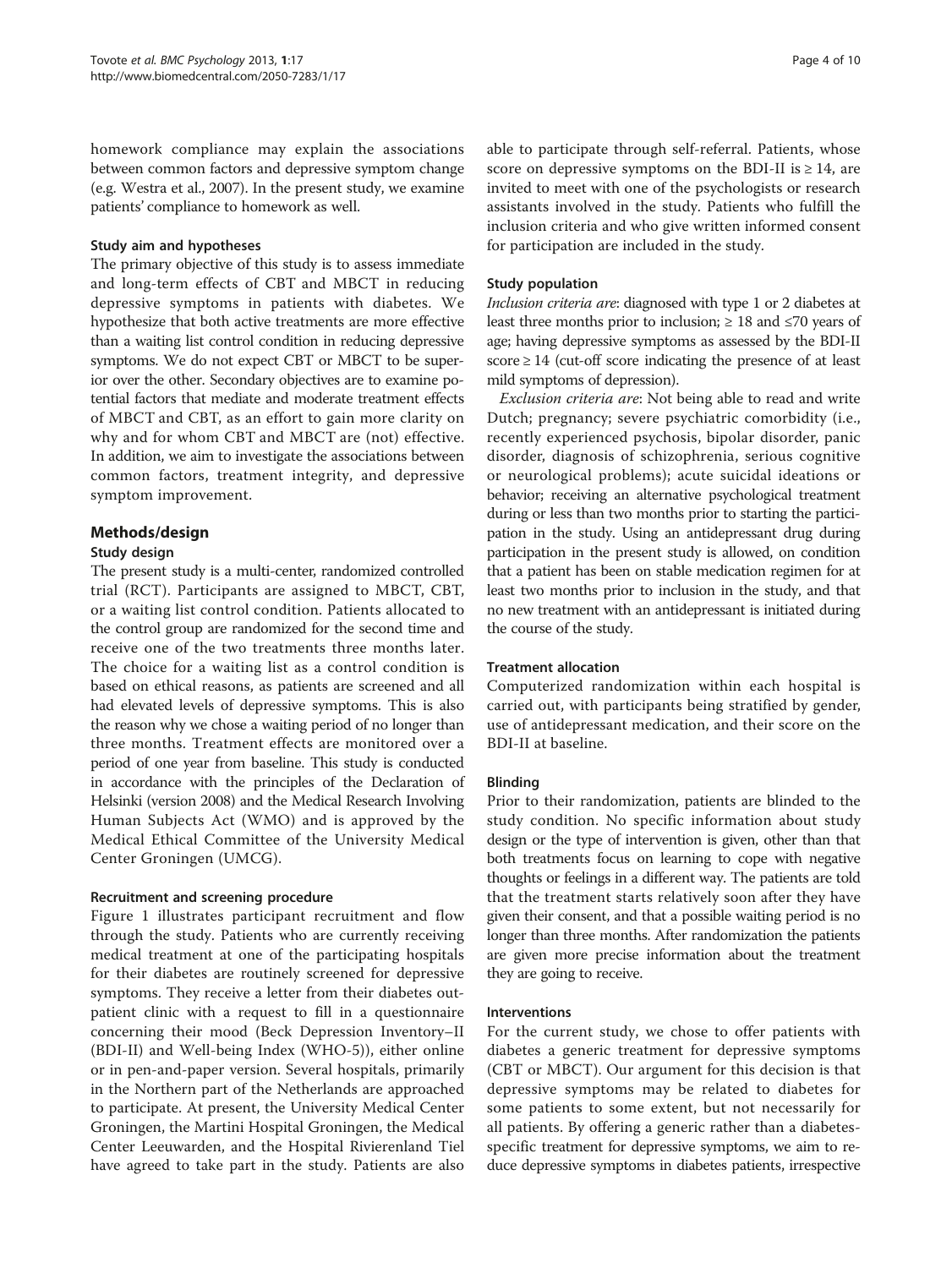<span id="page-4-0"></span>

of the cause of depressive symptoms and the extent to which they are related to diabetes and/or other important domains in the patients' lives. During the treatment (CBT or MBCT) patients could bring in diabetes-related topics if relevant for their depressive mood. This way, patients could use the learned CBT or MBCT strategies for managing diabetes-related depressive symptoms.

The treatments consist of eight individual sessions, which are scheduled weekly and last 45 to 60 minutes. Patients receive a workbook with homework assignments and are expected to spend about 30 minutes per day on these assignments. Patients in the MBCT condition also receive audio CDs with mindfulness exercises.

Both CBT and MBCT are led by trained therapists who receive supervision. One MBCT therapist is a diabetes nurse who is a qualified mindfulness therapist, all other

therapists have a master's degree in clinical psychology and most of them have experience with diabetic patients. All therapists have experience in the delivery of the specific treatment (CBT or MBCT) that they are giving to patients. Before start of the study, the therapists receive an additional three day training by an experienced, qualified MBCT or CBT therapist who also provides supervision every three weeks throughout the intervention and study period.

# CBT

The CBT treatment protocol is based on CBT for depression developed by Beck et al. ([1979\)](#page-8-0). The first part of the treatment is devoted to behavioral components of CBT, such as planning and undertaking of (pleasant or functional) activities. The second part of the treatment focuses on dysfunctional thinking patterns, allowing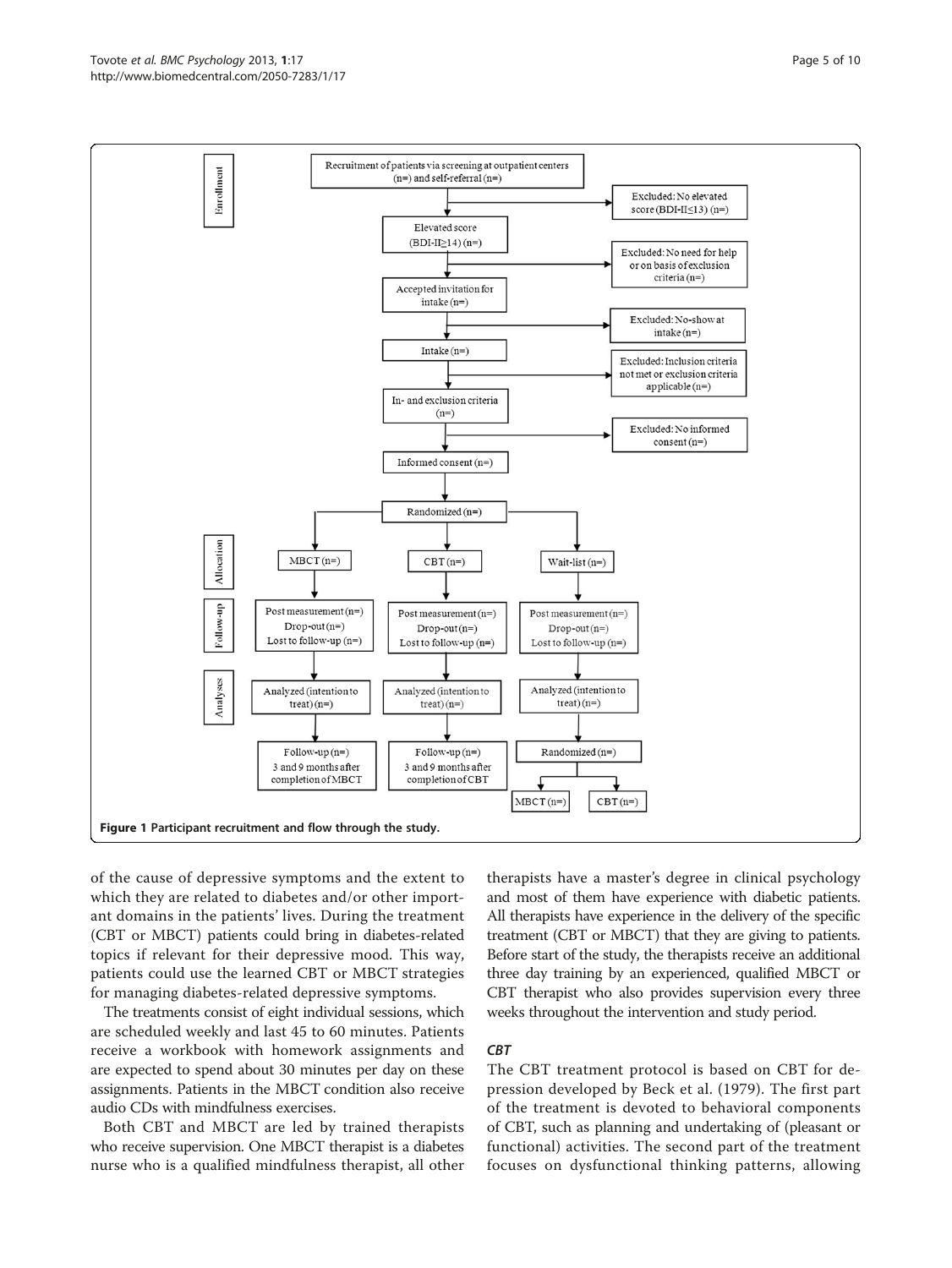patients to recognize, challenge, and adjust their negative automatic thoughts.

#### **MBCT**

The MBCT treatment protocol is based on the protocol as developed by Segal et al. [\(2002](#page-9-0)). MBCT integrates cognitive therapy for depression with mindful meditation and was originally developed to teach formerly depressed patients new skills in order to help them prevent relapse. Key themes include experiential learning and the development of an open and acceptant mode of (negative) feelings, thoughts, and body sensations (Segal et al., [2002](#page-9-0)). Formulation of specific prevention strategies is included in a later stage of treatment. Originally, MBCT is given as a 2.5-hour per session group treatment. We developed a shortened and individualized version of this protocol which has previously been tested in a pilot study in patients with diabetes (Schroevers et al., [2013\)](#page-9-0).

#### Outcome assessment

Table [1](#page-6-0) presents an overview of the measures and the time points on which they are assessed. Assessments take place after consent to participate and before randomization (T1), after the first treatment session (T2), after the second treatment session (T3), after the fourth treatment session (T4), directly after completion of treatment (T5), 3 months after treatment (T6), and 9 months after treatment (T7). The measurements during the course of treatment are used to assess patients' expectancies, the development of therapeutic relationship, and the process of change in mediator and outcome variables. At T1 and T5, patients are also interviewed and their depressive symptoms are rated by the interviewer by means of a structured clinical interview. The T5 interview also evaluates patients' acceptability and satisfaction with the received treatment, what they learned, and what they found most or least helpful. All treatment sessions of patients that provide consent are videotaped. Patients are also asked consent for sampling a maximum of 3 ml extra blood in order to assess tryptophan. Participants in the waiting list condition receive the first assessment (T1) twice, first directly after given consent and then again at the end of the 3-months waiting period. After a second randomization, they receive the same assessments as participants in the CBT and MBCT condition. We realize it may be a burden for patients to fill out all these assessments. Therefore, we made careful consideration which questionnaires to include. In order to enhance patients' commitment to the study and to reduce attrition, all patients are assigned to a specific contact person throughout the study period.

#### Primary outcome measure

The primary outcome of the study is severity of depressive symptoms as assessed with the Beck Depression Inventory-II (BDI-II) (Beck et al., [1996\)](#page-8-0). In addition to the self-report depression measurement, depressive symptoms are assessed in a semi-structured clinical interview using the 7-Item Hamilton Depression Rating scale (HAM-D7) (Mclntyre et al., [2005\)](#page-9-0).

#### Secondary outcome measures

Psychological secondary outcomes are generalized anxiety measured by the Generalized Anxiety Disorder scale (GAD-7) (Spitzer et al., [2006](#page-9-0)), well-being measured by the Well-being Index (WHO-5) (Bech, [2004](#page-8-0)), diabetes-related distress measured by the Problem Areas in Diabetes scale (PAID) (Polonsky et al., [1995](#page-9-0)), and intersession changes in mood assessed by the Emotion Thermometers Tool (ETT) (Mitchell et al., [2010](#page-9-0)). Medical secondary outcome is glycemic control as indicated with HbA1c values, which are retrieved from patients' records. We access the standard measurements of the outpatient clinics and use the average of values half a year before intervention as pre-treatment measure and the values half a year after intervention as post-treatment measure.

#### Moderating factors

The NEO- Five Factor Inventory (NEO-FFI) (McCrae & Costa, [2004](#page-9-0)) and the Experiences in Close Relationship Scale short form (ECR-S) (Wei et al., [2007](#page-9-0)) are included as measures of neuroticism and attachment style respectively. History of depression is assessed by the use of the Structured Clinical Interview for DSM-IV (SCID-I) (First et al., [2002\)](#page-8-0). Demographic and diabetes specific characteristics are retrieved from patients' medical records and patients' blood samples are used to investigate degradation of tryptophan.

#### Mediating factors

Cognitive coping is measured by two subscales of the Cognitive Emotion Regulation Questionnaire (CERQ), namely positive re-interpretation and positive refocusing (Garnefski & Kraaij, [2007](#page-8-0)) and by two subscales of the Thought Control Questionnaire (TCQ), namely reappraisal and distraction (Wells & Davies, [1994](#page-9-0)). Furthermore, to measure behavioral activation we use the Behavioral Activation for Depression Scale (BADS) (Kanter et al., [2007\)](#page-8-0) and to measure rumination we use the Rumination-Reflection Questionnaire (RRQ) (Trapnell & Campbell, [1999\)](#page-9-0). Mindfulness is assessed with two subscales of the Five Facet Mindfulness Questionnaire (FFMQ), namely non-judgmental attitude and act with awareness (Baer et al., [2006](#page-8-0)). Attention control is assessed with the Self-Regulation Scale (Brown et al., [1999\)](#page-8-0). Self-compassion is measured using three subscales of the Self Compassion Scale (SCS), namely self-kindness, self-judgment, and overidentification (Neff, [2003](#page-9-0)).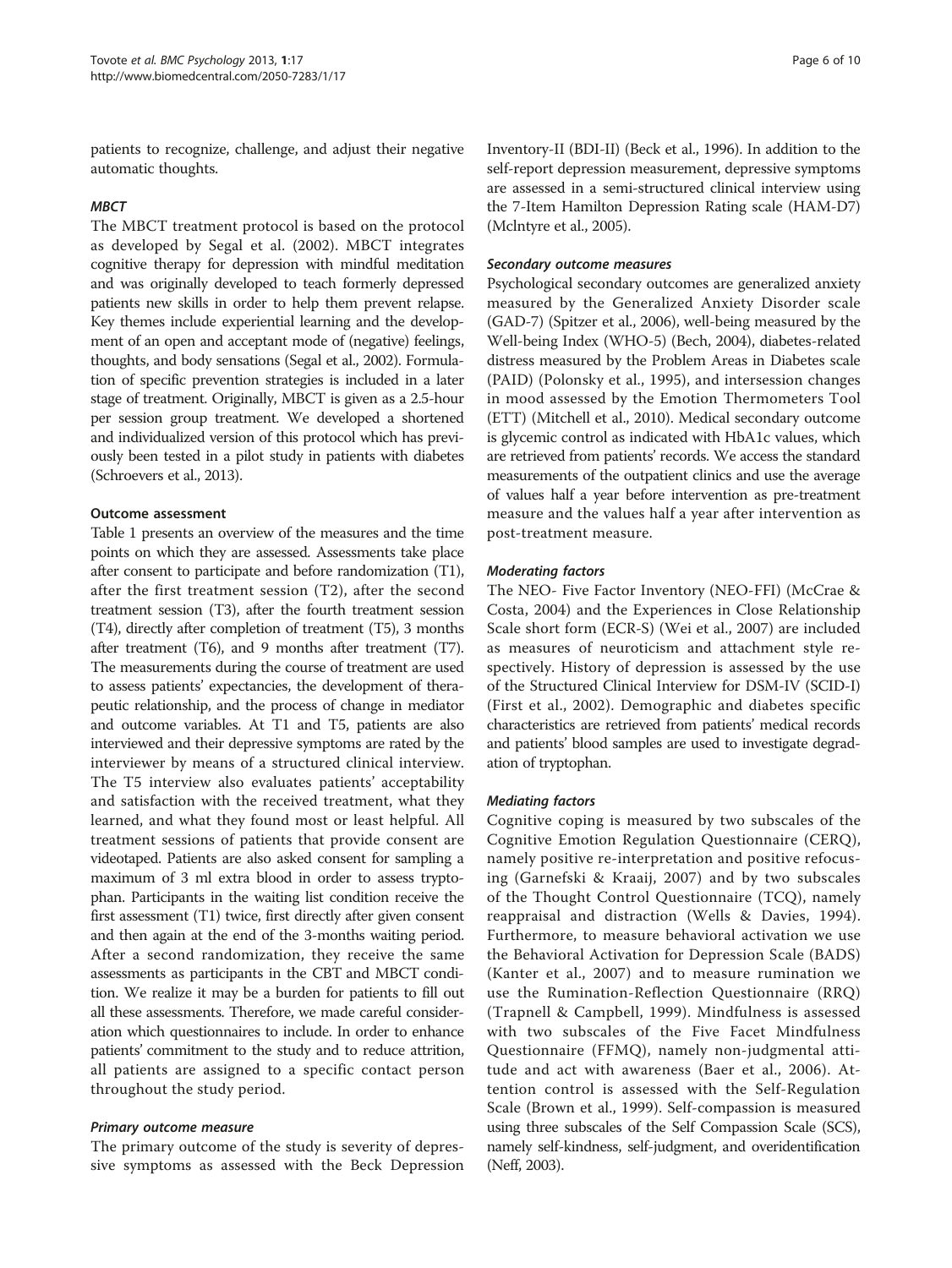#### <span id="page-6-0"></span>Table 1 Instruments to assess primary outcome, secondary outcomes, moderators, mediators, and common factors

| Concept                                                    | Measurement (items)**                     | Measurement in time points* |           |    |                       |                |                           |                           |
|------------------------------------------------------------|-------------------------------------------|-----------------------------|-----------|----|-----------------------|----------------|---------------------------|---------------------------|
|                                                            |                                           | T <sub>1</sub>              | <b>T2</b> | T3 | T <sub>4</sub>        | T <sub>5</sub> | T6                        | T7                        |
| Primary outcome measure                                    |                                           |                             |           |    |                       |                |                           |                           |
| Depressive symptoms                                        | <b>BDI-II</b> (21)                        | X                           |           | X  | X                     | X              | $\mathsf X$               | X                         |
|                                                            | HAMD-7 (7)                                | X                           |           |    |                       | X              |                           |                           |
| Secondary outcome measures                                 |                                           |                             |           |    |                       |                |                           |                           |
| Generalized anxiety                                        | GAD-7 (7)                                 | X                           |           |    |                       | X              | X                         | X                         |
| Well-being                                                 | WHO-5 (5)                                 | $\boldsymbol{\times}$       |           |    |                       | $\times$       | $\times$                  | $\boldsymbol{\mathsf{X}}$ |
| Diabetes-related distress                                  | PAID (20)                                 | X                           |           |    |                       | X              | $\times$                  | $\times$                  |
| Intersession changes in mood***                            | Emotion Thermometers (5)                  |                             |           |    |                       |                |                           |                           |
| Glycemic control (from patients' records)                  | HbA1c                                     | Χ                           |           |    |                       | Χ              |                           |                           |
| <b>Moderators</b>                                          |                                           |                             |           |    |                       |                |                           |                           |
| Psychological moderators                                   |                                           |                             |           |    |                       |                |                           |                           |
| Neuroticism                                                | NEO-FFI (12)                              | X                           |           |    |                       |                |                           |                           |
| Attachment style                                           | ECR-S (12)                                | X                           |           |    |                       | Χ              |                           |                           |
| History of depression                                      | SCID                                      | X                           |           |    |                       |                |                           |                           |
| Demographic characteristics                                |                                           | X                           |           |    |                       |                |                           |                           |
| <b>Biological moderators</b>                               |                                           |                             |           |    |                       |                |                           |                           |
| Diabetes specific characteristics (from patients' records) |                                           | $\mathsf X$                 |           |    |                       |                |                           |                           |
| Degradation of tryptophan                                  | trp/kyn                                   | $\mathsf X$                 |           |    |                       |                |                           |                           |
| <b>Mediators</b>                                           |                                           |                             |           |    |                       |                |                           |                           |
| Cognitive coping                                           |                                           |                             |           |    |                       |                |                           |                           |
| Positive re-interpretation and positive refocusing         | CERQ (8)                                  | $\mathsf X$                 |           |    | $\boldsymbol{\times}$ | Χ              | $\times$                  | Χ                         |
| Reappraisal and distraction                                | <b>TCQ (12)</b>                           | X                           |           |    | X                     | $\times$       | $\boldsymbol{\times}$     | X                         |
| Behavioral activation                                      |                                           |                             |           |    |                       |                |                           |                           |
| Behavioral activation                                      | BADS (7)                                  | X                           |           |    | X                     | X              | $\boldsymbol{\mathsf{X}}$ | X                         |
| Rumination                                                 |                                           |                             |           |    |                       |                |                           |                           |
| Rumination                                                 | RRQ (12)                                  | Χ                           |           |    | $\boldsymbol{\times}$ | $\mathsf X$    | $\mathsf X$               | $\times$                  |
| Mindfulness                                                |                                           |                             |           |    |                       |                |                           |                           |
| Non-judgmental attitude and act with awareness             | <b>FFMQ (16)</b>                          | $\boldsymbol{\times}$       |           |    | X                     | $\mathsf X$    | $\boldsymbol{\times}$     | X                         |
| Attention control                                          | Self-Regulation Scale (10)                | $\mathsf X$                 |           |    | $\mathsf X$           | Χ              | $\times$                  | $\times$                  |
| Self-compassion                                            |                                           |                             |           |    |                       |                |                           |                           |
| Self-kindness, self-judgment, and overidentification       | SCS (13)                                  | $\mathsf X$                 |           |    | $\boldsymbol{\times}$ | $\mathsf X$    | $\boldsymbol{\mathsf{X}}$ | $\times$                  |
| <b>Common factors</b>                                      |                                           |                             |           |    |                       |                |                           |                           |
| Therapeutic alliance                                       | WAI-12 (12) & 18-item Rapport Quest. (18) |                             |           | X  | X                     |                |                           |                           |
| Patient expectancy                                         | $-$ (3)                                   |                             | X         |    |                       |                |                           |                           |

\* T1 baseline; T2 after first session; T3 after second session; T4 after fourth session; T5 after eighth session (post-treatment); T6 three months after training; T7 nine months after training.

\*\* BDI-II - Beck Depression Inventory-II; HAMD-7 - Hamilton Depression Rating Scale; Emotion Thermometers; GAD-7 - Generalized Anxiety Disorder Scale; WHO-5 Well-being Index; PAID - The Problem Areas in Diabetes scale; NEO-FFI - NEO- Five Factor Inventory; ECR-S - The experiences in close relationship scale short form; SCID - Structured Clinical Interview for DSM-IV; CERQ - Cognitive Emotion Regulation Questionnaire; TCQ - Thought Control Questionnaire; BADS -Behavioral Activation for Depression Scale; RRQ - Rumination-Reflection Questionnaire; FFMQ - Five Facet Mindfulness Questionnaire; Self-Regulation Scale; SCS - Self Compassion Scale; WAI-12 - Working Alliance Inventory; 18-item Rapport Questionnaire.

\*\*\* assessed at the start of every treatment session.

Note: this table does not cover measures of treatment integrity.

#### Common factors

The Working Alliance Inventory (WAI-12) (Horvath & Greenberg, [1989\)](#page-8-0) and the 18-item Rapport Questionnaire (Bernieri, [2005](#page-8-0)) are selected as measures of patients' reports of the therapeutic alliance. Patients' expectancies of improvement are assessed with a three-item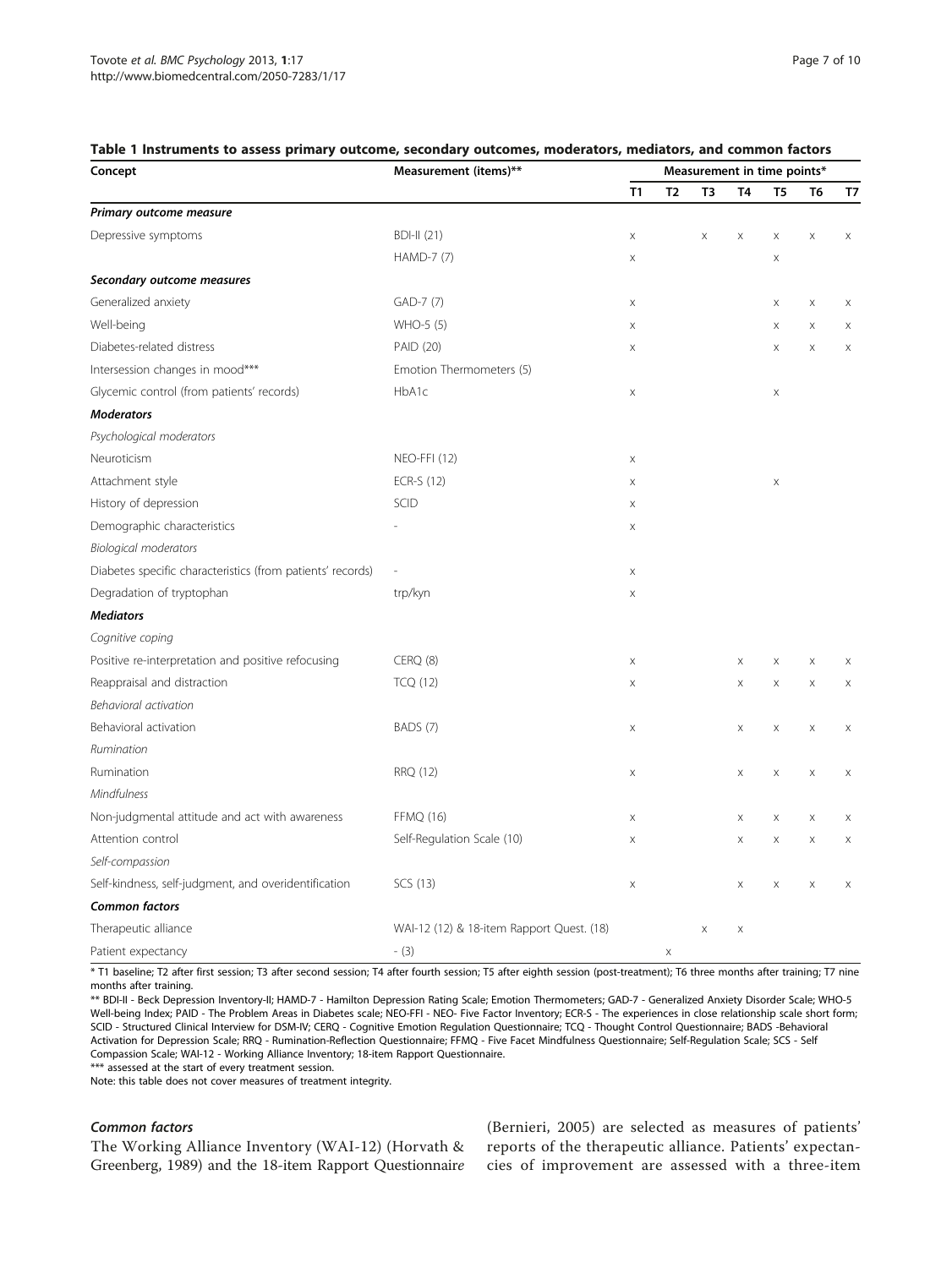credibility questionnaire based on the work of Borkovec and Nau ([1972\)](#page-8-0).

#### Treatment integrity

Videotaped treatment sessions are rated on therapists' adherence to the treatment protocol by two independent observers. Patients' homework compliance is assessed with checklists that capture the homework assignments proscribed by the MBCT and CBT treatment protocols. Patients are asked to complete the checklist every day of the coming week and to return the checklist at the next therapy session.

#### Sample size

The sample size calculation is based on differences in post-treatment depressive symptoms between the waiting list control group and one of the psychological intervention groups. A 5 point difference on the BDI-II (assuming a standard deviation of 8 points) between the waiting list control group and one of the intervention groups is considered a clinically relevant difference. In accordance with previous research (Keers et al., [2005](#page-8-0)), a Number Needed to Treat of 2.0 is considered cost-efficient and clinical relevant. Stated differently, at least half of participants should improve 5 points on the BDI-II. Testing two-sided, a sample size of 42 patients per group (126 patients in total) yields to an effect size of 0.6 according to Cohen with a power of 80%, and an alpha of 0.05 (Cohen, [2003\)](#page-8-0). This number allows us to test the effectiveness of both interventions, compared to the waiting list control, using intention-to-treat analyses. Allowing a drop-out rate of 25%, we are able to include 32 patients in each of our three conditions in completer analyses.

#### Analysis plan

Primary analyses are conducted according to the intention-to-treat approach. To answer the primary research question, repeated measures analyses of (co) variance ((M)AN(C)OVA) are performed, using primary and secondary outcomes as dependent variables and type of treatment as independent variable. If there are significant differences between the patient populations of the different hospitals, we will perform multilevel analyses. Baseline values of dependent variables are included as covariate along with other baseline measures of demographic characteristics that contribute significantly to analysis. Clinical effectiveness is calculated with the reliable change index (RCI) (Jacobson & Truax, [1991](#page-8-0)). Analyses for mediation and moderation effects, common factors, and treatment integrity are done using condition process analyses in SPSS, growth curve analyses (structural equation modeling), and repeated measures analyses.

#### **Discussion**

Our study is the first to investigate the effectiveness of CBT and MBCT in one randomized controlled trial in patients with diabetes. Both interventions are expected to improve depressive symptoms in patients diagnosed with diabetes and suffering from comorbid symptoms of depression, in comparison to a waitlist control group. In case of positive findings, CBT and/or MBCT may be considered a valuable addition to standard care of patients with diabetes and comorbid depressive symptoms. For ethical reasons, we include a waiting list control condition (rather than treatment-as-usual, TAU) as all participants have elevated levels of depressive symptoms at start of the study. Consequently, we cannot examine long-term effects of CBT and MBCT compared to control condition.

The primary outcome of this study is severity of depressive symptoms, yet we also examine possible effects on several other psychological outcomes as well as on patients' medical outcome, specifically on values of HbA1c. In order to burden the patients as little as possible, the values are obtained from their medical records instead of scheduling additional measurements at designated time points. A limitation to this approach is that the values are rather general and that we cannot compare CBT and MBCT with the control condition regarding changes in HbA1c values. Yet, we examine pre- to post-treatment changes in HbA1c values for all participating patients.

If MBCT proves to be effective in reducing depressive symptoms in our study, it can be established as a sound alternative to CBT for treating depressive symptoms in patients with diabetes. The choice to study MBCT in an individual therapy mode is novel and may be promising, as not all patients are able and willing to participate in a standard MBCT group treatment. Since both interventions in this study are offered as a structured individualized protocol of eight sessions, they may be especially suitable for a medical setting where patients often receive short individual treatments.

In addition to studying the effectiveness of the two treatment protocols, the current study intends to examine potential unique and joint factors which moderate and mediate treatment effects in CBT and MBCT, and to investigate the associations between common factors, treatment integrity, and depressive symptom improvement. Posing such questions aims for more than just a comparison of treatments in a most straightforward way (do they work or not?), but rather a look under the surface (how, why, and for which patients they might or might not work). A strength of the current study is that we assess predictor variables not only before and after treatment, but also during treatment. This gives us the possibility to measure temporal precedence and make inferences about causality.

By increasing the empirical evidence for the psychological treatment of depressive symptoms in people with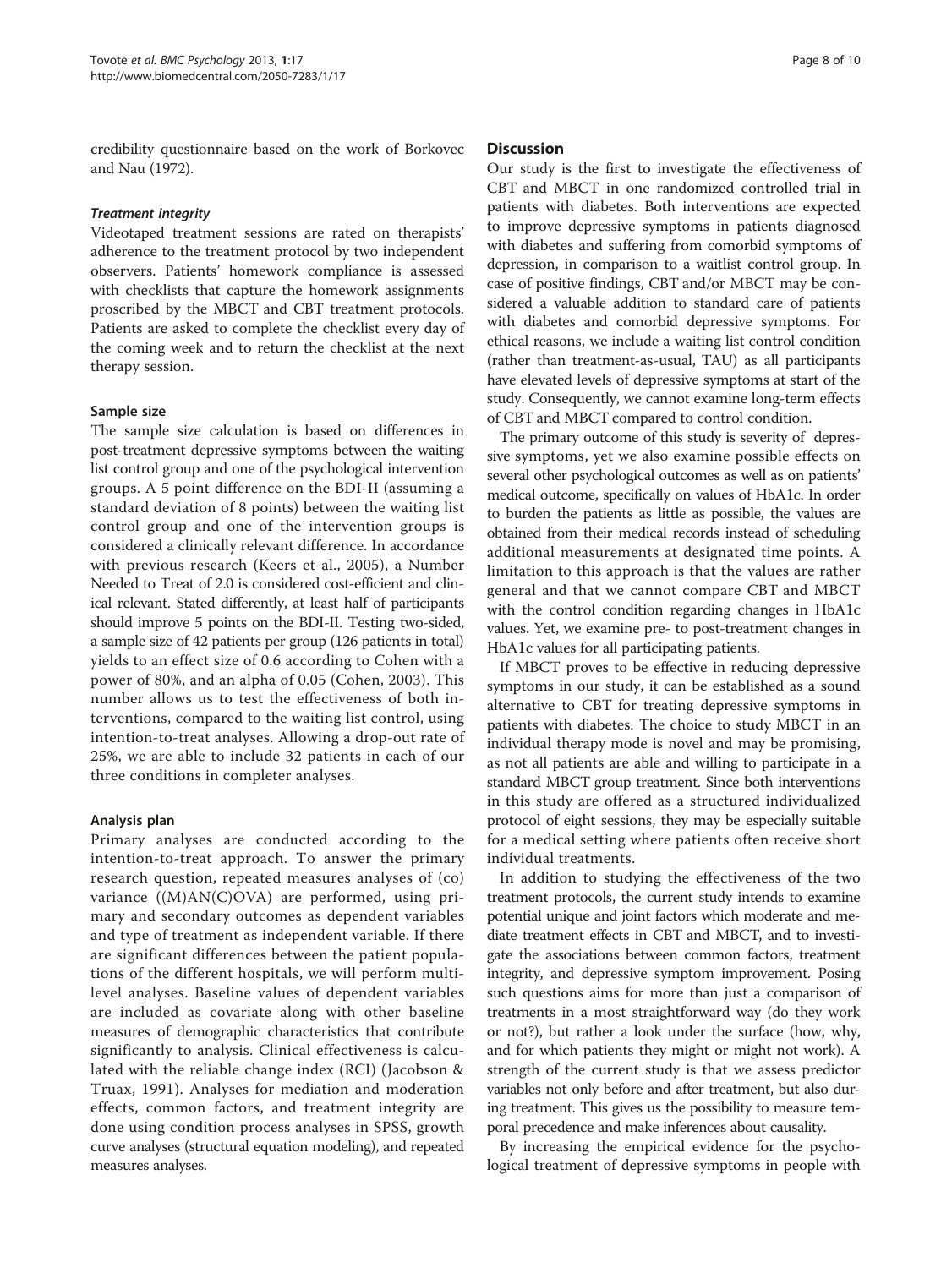<span id="page-8-0"></span>diabetes, we hope that insights into which treatment works best for whom and how, will help improve the care of patients with diabetes who experience depressive symptoms.

#### Competing interests

The authors declare that they have no competing interests.

#### Authors' contributions

KAT constructed the design of the study and drafted the manuscript. JF constructed the design of the study and revised the manuscript. ES constructed the design of the study and revised the manuscript. IVB constructed the design of the study and reviewed the manuscript. TPL participated in the design of the study and revised the manuscript. PMG constructed the design of the study and revised the manuscript. RS constructed the design of the study and revised the manuscript. MJS constructed the design of the study and revised the manuscript. All authors read and approved the final manuscript.

#### Author details

<sup>1</sup>Department of Health Sciences, Section Health Psychology, University of Groningen and University Medical Center Groningen, Groningen, the Netherlands. <sup>2</sup>Department of Clinical Psychology, University of Amsterdam, Amsterdam, the Netherlands. <sup>3</sup>Department of Endocrinology, University of Groningen and University Medical Center Groningen, Groningen, the Netherlands. <sup>4</sup>The Center for Social and Humanities Research, King AbdulAziz University, Jeddah, Saudi Arabia.

#### Received: 23 November 2012 Accepted: 26 September 2013 Published: 9 October 2013

#### References

- Baer, RA, Smith, GT, Hopkins, J, Krietemeyer, J, & Toney, L. (2006). Using self-report assessment methods to explore facets of mindfulness. Assessment, 13(1), 27–45. 10.1177/1073191105283504.
- Bagby, RM, Quilty, LC, Segal, ZV, McBride, CC, Kennedy, SH, & Costa, PTJ. (2008). Personality and differential treatment response in major depression: A randomized controlled trial comparing cognitive-behavioural therapy and pharmacotherapy. The Canadian Journal of Psychiatry / La Revue Canadienne De Psychiatrie, 53(6), 361–370.
- Baumeister, H, Hutter, N, & Bengel, J. (2012). Psychological and pharmacological interventions for depression in patients with diabetes mellitus and depression. The Cochrane Database of Systematic Reviews, 12, CD008381. doi:10.1002/14651858.CD008381.pub2.
- Bech, P. (2004). Measuring the dimension of psychological general well-being by the WHO-5. Quality of Life Newsletter, 32, 15–16.
- Beck, AT, Rush, AJ, Shaw, BF, & Emery, G. (1979). Cognitive therapy of depression. New York: Guilford.
- Beck, AT, Steer, RA, Ball, R, & Ranieri, WF. (1996). Comparison of beck depression Inventories–IA and –II in psychiatric outpatients. Journal of Personality Assessment, 67(3), 588–597. 10.1207/s15327752jpa6703\_13.
- Beltman, MW, Voshaar, RCO, & Speckens, AE. (2010). Cognitive–behavioural therapy for depression in people with a somatic disease: Meta-analysis of randomised controlled trials. British Journal of Psychiatry, 197(1), 11–19. 10.1192/bjp.bp.109.064675.
- Bernieri, FJ. (2005). The expression of rapport. In V Manusov (Ed.), The sourcebook of nonverbal measures: Going beyond words (pp. 347–359). Mahwah: Lawrence Erlbaum Associates Publishers.
- Borkovec, TD, & Nau, SD. (1972). Credibility of analogue therapy rationales. Journal of Behavior Therapy and Experimental Psychiatry, 3(4), 257–260. 10.1016/0005-7916(72)90045-6.
- Brown, JM, Miller, WR, & Lawendowski, LA. (1999). The self-regulation questionnaire. In L VandeCreek & TL Jackson (Eds.), Innovations in clinical practice: A source book (Vol. 17, pp. 281–292). Sarasota: Professional Resource Press/Professional Resource Exchange.
- Ciechanowski, PS, Katon, WJ, & Russo, JE. (2000). Depression and diabetes: Impact of depressive symptoms on adherence, function, and costs. Archives of Internal Medicine, 160(21), 3278–3285.
- Ciechanowski, PS, Katon, WJ, Russo, JE, & Hirsch, IB. (2003). The relationship of depressive symptoms to symptom reporting, self-care and glucose control in diabetes. General Hospital Psychiatry, 25(4), 246–252. 10.1016/S0163-8343 (03)00055-0.
- Cohen, J. (2003). A power primer. In AE Kazdin (Ed.), Methodological issues & strategies in clinical research (3rd ed., pp. 427–436). Washington: American Psychological Association.
- Cordon, SL, Brown, KW, & Gibson, PR. (2009). The role of mindfulness-based stress reduction on perceived stress: Preliminary evidence for the moderating role of attachment style. Journal of Cognitive Psychotherapy, 23(3), 258–569. 10.1891/0889-8391.23.3.258.
- Detweiler-Bedell, JB, Friedman, MA, Leventhal, H, Miller, IW, & Leventhal, EA. (2008). Integrating co-morbid depression and chronic physical disease management: Identifying and resolving failures in self-regulation. Clinical psychology review, 28(8), 1426–1446. doi:10.1016/j.cpr.2008.09.002.
- Driessen, E, & Hollon, SD. (2010). Cognitive behavioral therapy for mood disorders: Efficacy, moderators and mediators. Psychiatric Clinics of North America, 33(3), 537–555. 10.1016/j.psc.2010.04.005.
- Dwight-Johnson, M, Sherbourne, CD, Liao, D, & Wells, KB. (2000). Treatment preferences among depressed primary care patients. JGIM: Journal of General Internal Medicine, 15(8), 527–534. 10.1046/j.1525-1497.2000.08035.x.
- First, MB, Spitzer, R, First, MB, Spitzer, RL, Gibbon, M, & Williams, JBW. (2002). Structured clinical interview for DSM-IV-TR axis I disorders, research version, patient edition. (SCID-I/P). New York: Biometrics Research, New York State Psychiatric Institute.
- Garnefski, N, & Kraaij, V. (2007). The cognitive emotion regulation questionnaire: Psychometric features and prospective relationships with depression and anxiety in adults. European Journal of Psychological Assessment, 23(3), 141–149. 10.1027/1015-5759.23.3.141.
- Griffiths, K, Camic, PM, & Hutton, JM. (2009). Participant experiences of a mindfulness-based cognitive therapy group for cardiac rehabilitation. Journal of Health Psychology, 14(5), 675–681. 10.1177/1359105309104911.
- Hartmann, M, Kopf, S, Kircher, C, Faude-Lang, V, Djuric, Z, Augstein, F, Friederich, HC, Kieser, M, Bierhaus, A, Humpert, PM, Herzog, W, & Nawroth, PP. (2012). Sustained effects of a mindfulness-based stress-reduction intervention in type 2 diabetic patients: Design and first results of a randomized controlled trial (the heidelberger diabetes and stress-study). Diabetes Care, 35(5), 945–947.
- Hofmann, SG, Sawyer, AT, Witt, AA, & Oh, D. (2010). The effect of mindfulness-based therapy on anxiety and depression: A meta-analytic review. Journal of Consulting and Clinical Psychology, 78(2), 169–183. 10.1037/a0018555.
- Horvath, AO, & Greenberg, LS. (1989). Development and validation of the working alliance inventory. Journal of Counseling Psychology, 36(2), 223–233. 10.1037/0022-0167.36.2.223.
- Jacobson, NS, & Truax, P. (1991). Clinical significance: A statistical approach to defining meaningful change in psychotherapy research. Journal of Consulting and Clinical Psychology, 59(1), 12–19. 10.1037/0022-006X.59.1.12.
- Kabat-Zinn, J. (2003). Mindfulness-based interventions in context: Past, present, and future. Clinical Psychology: Science and Practice, 10(2), 144–156. 10.1093/clipsy/bpg016.
- Kanter, JW, Mulick, PS, Busch, AM, Berlin, KS, & Martell, CR. (2007). The behavioral activation for depression scale (BADS): Psychometric properties and factor structure. Journal of Psychopathology and Behavioral Assessment, 29(3), 191–202. 10.1007/s10862-006-9038-5.
- Kazantzis, N, Deane, FP, & Ronan, KR. (2000). Homework assignments in cognitive and behavioral therapy: A meta-analysis. Clinical Psychology: Science and Practice, 7(2), 189–202. 10.1093/clipsy/7.2.189.
- Kazdin, AE, & Nock, MK. (2003). Delineating mechanisms of change in child and adolescent therapy: Methodological issues and research recommendations. Journal of Child Psychology and Psychiatry, 44(8), 1116–1129. 10.1111/1469-7610.00195.
- Keers, JC, Groen, H, Sluiter, WJ, Bouma, J, & Links, TP. (2005). Cost and benefits of a multidisciplinary intensive diabetes education programme. Journal of Evaluation in Clinical Practice, 11(3), 293–303.
- Lamers, F, Jonkers, CCM, Bosma, H, Kempen, GIJM, Meijer, JAMJ, Penninx, BWJH, Knottnerus, JA, & van Eijk, JTM. (2010). A minimal psychological intervention in chronically ill elderly patients with depression: A randomized trial. Psychotherapy and Psychosomatics, 79(4), 217–226. 10.1159/000313690.
- Lau, MA, Colley, L, Willett, BR, & Lynd, LD. (2012). Employee's preferences for access to mindfulness-based cognitive therapy to reduce the risk of depressive relapse—A discrete choice experiment. Mindfulness, 3(4), 318–326. 10.1007/s12671-012-0108-3.
- Lustman, PJ, & Clouse, RE. (2002). Treatment of depression in diabetes: Impact on mood and medical outcome. Journal of Psychosomatic Research, 53(4), 917–924.
- Lustman, PJ, Griffith, LS, Freedland, KE, Kissel, SS, & Clouse, RE. (1998). Cognitive behavior therapy for depression in type 2 diabetes mellitus. A randomized, controlled trial. Annals of Internal Medicine, 129(8), 613–621.